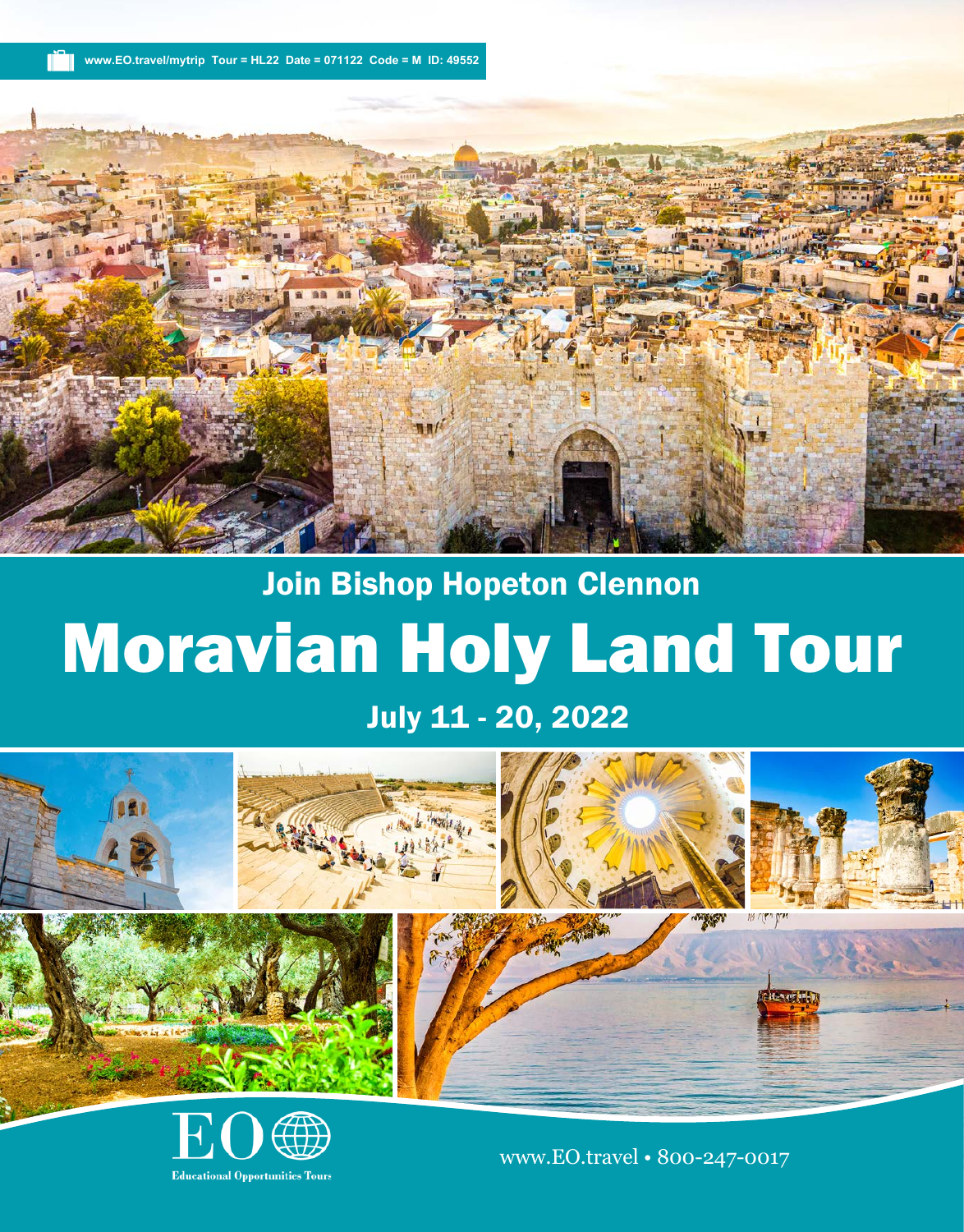

## **MESSAGE FROM YOUR HOST**

## **Bishop Hopeton Clennon**

I invite you to join me on this Moravian Holy Land Tour that will expand our knowledge of the Bible and this sacred land. A journey following in

the footsteps of Jesus will change the way you read the Bible, and you will learn why scholars refer to it as the "Fifth Gospel". Please consider this brochure my personal invitation to be a part of this adventure in faith and join me in experiencing a once in a lifetime journey as we walk where Jesus walked!

#### **Save the date and bring a friend!**

*Bishop Hopeton Clennon*

# **ITINERARY**



#### July 11 - Depart USA

Your spiritual pilgrimage begins as you depart the USA on an international overnight flight.

#### July 12 - Arrive in the Holy Land

You will be welcomed to the Holy Land by our airport representative and transferred to your hotel in Tiberias. Enjoy dinner before you rest.

#### July 13 - Nazareth and the Galilee

Visit Nazareth, Jesus' boyhood home (Matthew 2: 23). Travel to Capernaum, the center of Jesus' ministry in the Galilee. Visit the synagogue that stands on the site where Jesus taught. Recall his teaching and preaching the gospel of the kingdom (Matt. 4: 13, 23). With Bible in hand, cross the waters of the Sea of Galilee by boat. Along the way, participate in a special onboard worship service. At Kibbutz Nof Ginosar, you'll learn about the "Ancient Boat," a rare example of the kind of boat in which Jesus would have sailed. Travel to the Mount of Beatitudes where Jesus preached to the people (Matt. 5-7). At the River Jordan you can remember your baptism in the Yardenit Baptismal Site.

#### July 14 - Beit Shean, Megiddo, Caesarea

Visit the ruins of Beit Shean that was continuously inhabited for 5,000 years and was one of the Roman cities Jesus passed on his way from Galilee to Jerusalem. Travel the ancient caravan route to Tel Megiddo where 20 different cities lie superimposed upon each other. Visit the Roman Aqueduct and Theatre at Caesarea, a center of the early Christians. Here, Cornelius became the first Gentile convert to the new religion (Acts 10) and Paul was imprisoned before being taken to Rome for Trial.

#### July 15 - Jericho, Qumran & Bethlehem

Travel to Jericho and visit the ruins of the ancient city conquered by Joshua (Josh. 6: 1, 2, 20). From Jericho, you can see the traditional site of the Temptation of Jesus (Matt. 4: 1-11). Even today, the road from Jericho to Jerusalem twists for miles as it climbs from below sea level into the Judean mountains. Jesus traveled the nearby Roman road, the setting of His parable of the Good Samaritan (Luke 10: 30 -36). Travel to Qumran, site of the Dead Sea Scroll discovery, to discuss the mysterious community of Essenes who once lived on the shores of the Dead Sea. In Bethlehem, you'll visit the cave revered as the place where Jesus was born (Matt. 1: 18 - 25; Luke 2: 1- 7). The church, which was constructed on the site, is the world's oldest functioning church. Nearby you'll view Shepherds' Field where the Good News was first heard. Continue to Jerusalem for dinner and overnight.

#### July 16 - Jerusalem

Visit the Haas Promenade and enjoy a panoramic view from the south of Jerusalem, the Old City walls and the hill called Mount Moriah where Abraham was commanded by God to offer Isaac as a burnt offering (Gen. 22: 2, 4). View the Kidron Valley and the Valley of Gehenna. Stand atop the Mount of Olives as Jesus did and enjoy a remarkable view of the "Golden City" of Jerusalem, including the Temple Mount and Dome of the Rock. Forty days after his resurrection, Jesus ascended into heaven from the Mount of Olives (Acts 1: 9 - 12). Pray in the Garden of Gethsemane as Jesus prayed (Matt. 26: 36 - 44). On Mount Zion visit the House of the High Priest Caiaphas where Jesus was imprisoned for a night (Matt. 26: 57 - 65). Stand in the Upper Room, revered as the place of the Last Supper (Mark 14: 12 - 26). View the site of King David's Tomb.

#### July 17 - Leisure Day with optional Masada and Dead Sea Tour

Explore on your own or visit Masada (additional charge), Herod's mountaintop fortress that became the last stronghold of the Jewish Rebellion against the Romans. Ride the cable car to the top to explore. Peer down upon the remains of the Roman camps and siege ramp below. Time permitting; you'll stop briefly at the Shores of the Dead Sea for a quick dip in the salt and mineral-laden waters.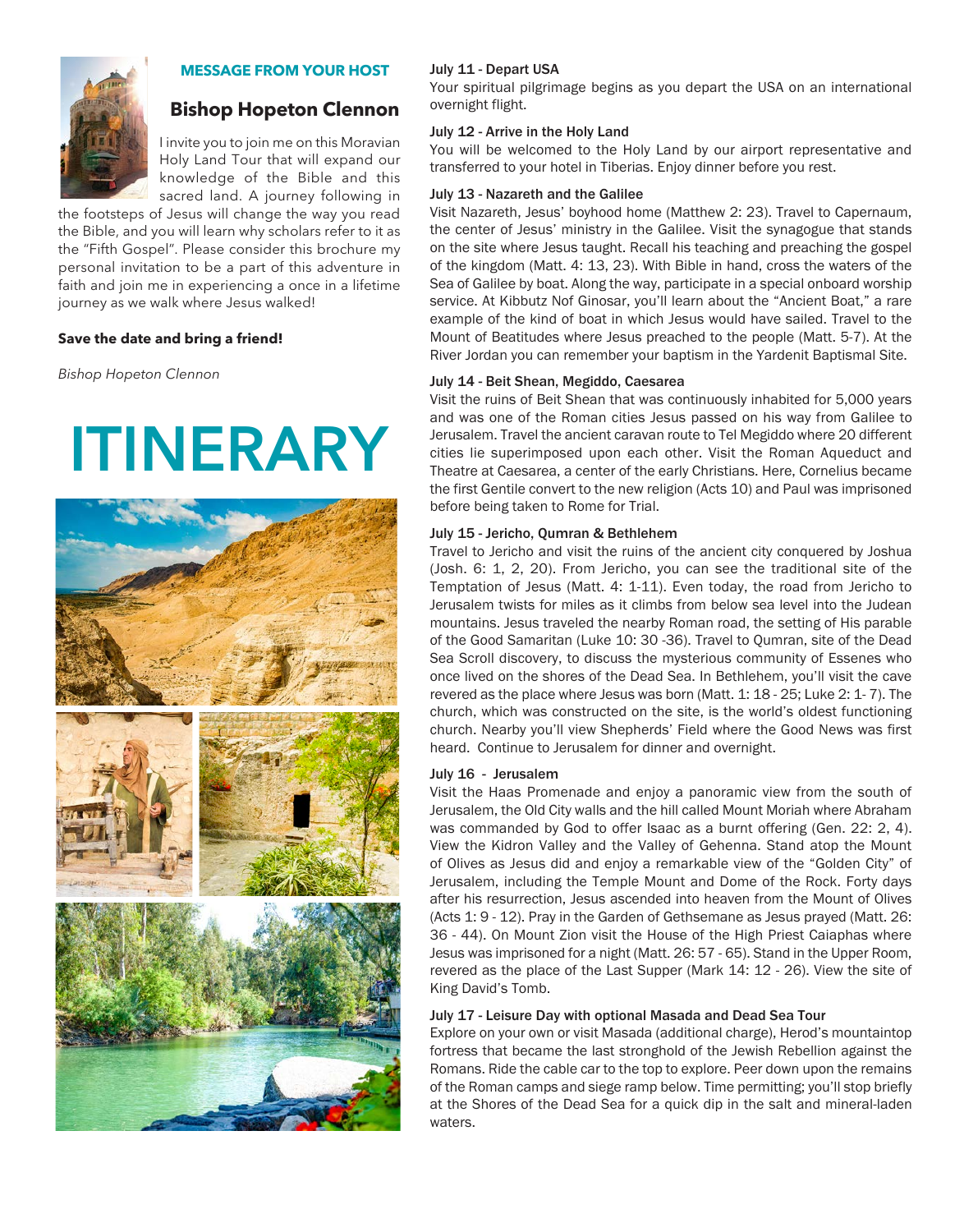#### July 18 - Jerusalem and the Old City

Visit the Southern Wall Excavations of the Temple including the Teaching Steps and the Western Wall. Walk the Cardo, the ancient main street of the Old City once lined with shops, now partially restored. View the Pool of Bethesda (John 5: 1-31) where Jesus performed the Sabbath miracle, and sing a hymn in the Church of St. Anne. Visit Herod's Antonia Fortress where Jesus was brought before Pontius Pilate (Luke 23: 1 - 11). Walk the Via Dolorosa, "the Way of the Cross", and stand in reverence at the Church of the Holy Sepulchre.

#### July 19 - Jerusalem

Visit Yad Vashem, the Holocaust Museum. View the Knesset, Israel's Parliament. Visit and worship at the Garden Tomb, possible site of the garden of Joseph of Arimathea and experience the reality of the Resurrection. The afternoon is free for exploring or mission sites.

July 20 - Return to the USA or Enjoy an Extension.



## Register Early & Save

| \$150                         | \$125                          |
|-------------------------------|--------------------------------|
| Register by August 11, 2021   | Register by September 11, 2021 |
| \$100                         | \$75                           |
| Register by October 11, 2021  | Register by November 11, 2021  |
| \$50                          | <b>S25</b>                     |
| Register by December 11, 2021 | Register by January 11, 2022   |

## Starting at \$3,798\* from New York

YOUR ALL INCLUSIVE PRICE INCLUDES: Basic Tour & Guided Sightseeing Round-trip International Airfare Additional baggage & optional fees may apply; see fine print for details Fuel Surcharges and Government Taxes Subject to change Admin. Fees, Entrance Fees, Hotel Gratuities & Program Fees Daily Breakfast & Dinner, Deluxe Motorcoaches First Class Hotels & much more! \*All prices reflect a 4% cash discount

Purchase Domestic Airfare through EO Includes Fuel Surcharges, Transfers and Taxes (subject to change)

To Fly from a City near you call 1-800-247-0017 X590 or register online at www.eo.travel



**Cairo & The Route of Exodus July 20 - 25, 2022 • \$1198\***

## July 20 – Jerusalem to Egypt

Travel in the footsteps of the Holy Family as you travel along the ancient caravan route from Jerusalem to the Sinai desert. Cross the border and check in to your hotel for dinner and rest.

## July 21 – St. Catherine's Monastery

Everyone will experience a visit to fortified St. Catherine's Monastery, built in the 6th century, and one of the oldest working monasteries in the world with the world's oldest continually operating library. Both the Codex Sinaiticus and Syriac Sinaiticus, important early Biblical manuscripts were discovered here. Even Muhammad found refuge here, and the site is sacred to all three monotheistic religions. Remember the story of Moses and the burning bush which tradition places inside the monastery. Continue to Sharm el Sheikh for dinner and overnight at your hotel located on the shores of the Red Sea.

## July 22 – Route of the Exodus

Trace the route of the Exodus along the eastern Sinai coast to Wadi Feiran where the Children of Israel withstood the Amalekites. Travel to Elim where the Children of Israel camped by the oasis of 70 palm trees. Your final stop of the day will be Marah by the Red Sea where the "waters were bitter." Continue to Cairo for dinner and a two night stay.

#### July 23 – Memphis, Saqqara, the Great Pyramids & the Sphinx

Travel south to view Joseph's River and Lake, created by Joseph during the period of the seven years of famine. Visit a grain silo of the kind established under Joseph's rule to store grain during the seven years of famine. Tour the rural region of traditional Egyptian farming and stop at an old corn water mill. Travel as Abraham did to Memphis (Biblical Noph) and on to Saqqara where you will see the Step Pyramid, world's oldest stone structure. See the Great Pyramids of Giza and the Sphinx.

## July 24 – Cairo

This morning visit the Egyptian Museum of Antiquities to view the unique collection of Pharaonic art and the renowned treasures of King Tutankhamen. Tour the Old City and see the Citadel of Saladin, built in 1183 A.D., and view the Alabaster Mosque of Muhammad Ali. In Old Cairo, visit the Abu Serga Church built over the traditional site of the house where the Holy Family lived during their stay in Egypt. Prepare for your return flight home.

July 25 – Return to USA

\*All prices reflect a 4% cash discount.

Guests taking an extension may be on a different flight than their group and/or traveling companion.